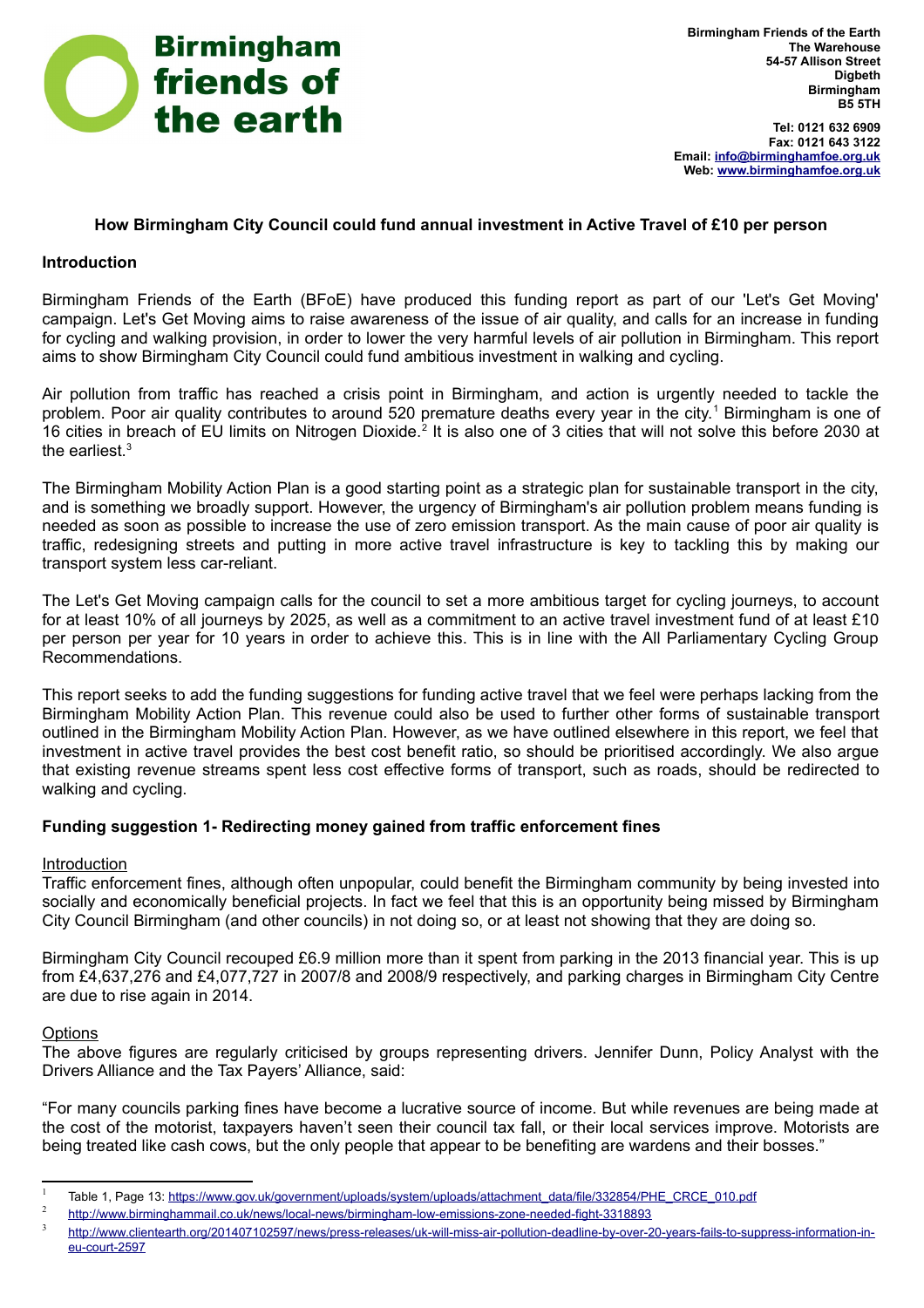

**Birmingham Friends of the Earth The Warehouse 54-57 Allison Street Digbeth Birmingham B5 5TH**

**Tel: 0121 632 6909 Fax: 0121 643 3122 Email: [info@birminghamfoe.org.uk](mailto:info@birminghamfoe.org.uk) Web: [www.birminghamfoe.org.uk](http://www.birminghamfoe.org.uk/)**

Birmingham Friends of the Earth agrees with the assertion that all councils should publish an annual parking report to explain how much money is collected from drivers, and where that money is spent. However we do not believe that parking fines should be stopped or reduced.

There must however, be a clear justification for parking fines. The best justification for issuing parking fines is to fund alternative forms of transportation, so lessening the need for people to use, and therefore park, their cars in busy public spaces as well as freeing up the roads. To be successful in this, the strategy must be long term and must not be undermined by incentivising car use by other means.

Though we have not had it confirmed by Birmingham City Council, councils tend to use any money they gain in parking fines on the maintenance of highways and other transportation costs, though they are not necessarily obliged to.[4](#page-1-0)

For example, Westminster council made profits of £33m in 2003, which went towards funding the construction of the Hungerford foot bridge over the Thames and the creation of a £60m vehicle access point to Paddington station. All of London's boroughs direct parking proceeds go towards the Freedom Pass - a £200m free public transport scheme for older and disabled travellers. Furthermore, Manchester City Council's £1.3m profit from parking last year went on a free Metro Shuttle city-centre bus and the cost of maintaining "public roam" areas, such as Cathedral Gardens and Exchange Square.[5](#page-1-1)

The amount recouped in Birmingham is comparable to the £11.8 million surplus in Nottingham, where there is a Workplace Parking Levy (WPL). The WPL enables the council to charge some firms for parking spaces, though Nottingham uses all of that income to fund their tram system. The idea is that a better public transport system will reduce the need for people to use cars, so providing economic and environmental benefits in the medium and long term, and gradually the income from parking fines will go down year on year.

With the controversy caused by the WPL in Nottingham, BCC may not wish to introduce a similar scheme. We also note the opposition to the measure from the Birmingham business community. However, such revenue streams are the only way to create the much needed step change to our transport system, the Workplace Parking Levy already raises over half of the income of the Nottingham Metro, which could still go a long way to improving alternative transport infrastructure.

We believe the detail of how the highway maintenance contract with Amey is spent should be much more publicly available. However it would appear that it is not being spent on cycling and walking infrastructure, as the majority of funding for those improvements are drawn from funding grants from central government, such as the Cycle City Ambition Grant.

The economic benefits and returns on investment of cycling infrastructure are well detailed in the All Party Parliamentary Cycling group report and should be put at the forefront of the minds of all councils around the country when making decisions around transport investment. In the UK, estimates indicate that just a 20 per cent increase in current cycling levels by 2015 can save £107m through the reduction of premature deaths; a £52m reduction in NHS costs; £207m benefits in congestion, and £71m benefits in pollution reduction.

The BCR (Benefit to Cost Ratio) of cycling and walking investment is recognised by the UK government as being regularly over 10:1 whilst the DfT considers 2:1 as being a good return on investment. In fact a recent government report says "All of the studies in the UK and beyond report economic benefits of walking and cycling interventions which are highly significant, and these average 13:1. For UK interventions, the average figure is higher at 19:1."<sup>[6](#page-1-2)</sup>

Put simply, investing in walking and cycling is the cheapest and most cost-effective form of investment in transport.

<span id="page-1-0"></span> $4$ Llinks to examples of how parking fines are being used on roads and highways: [http://www.burytimes.co.uk/news/10911023.Bury\\_pays\\_\\_\\_2\\_million\\_in\\_parking\\_fines\\_and\\_charges\\_in\\_2013/](http://www.burytimes.co.uk/news/10911023.Bury_pays___2_million_in_parking_fines_and_charges_in_2013/) [http://www.yorkpress.co.uk/news/10998405.Council\\_s\\_budget\\_shortfall\\_reduced\\_\\_but\\_\\_\\_2m\\_still\\_needed\\_to\\_be\\_cut/](http://www.yorkpress.co.uk/news/10998405.Council_s_budget_shortfall_reduced__but___2m_still_needed_to_be_cut/) <http://www.glossop.com/news/2013/08/council-explains-how-parking-fine-money-is-spent/> <http://www.taxpayersalliance.com/parkingfines.pdf>  ${}^{5}$ Links to further examples of use of parking fines for sustainable travel.

<span id="page-1-1"></span><http://www.theguardian.com/environment/2005/feb/09/society.publicfinances>

<span id="page-1-2"></span><sup>6</sup> http://www.injuryresearch.bc.ca/docs/3\_20100527\_171503ValueforMoneyAnEconomicAssessmentofInvestmentinW.pdf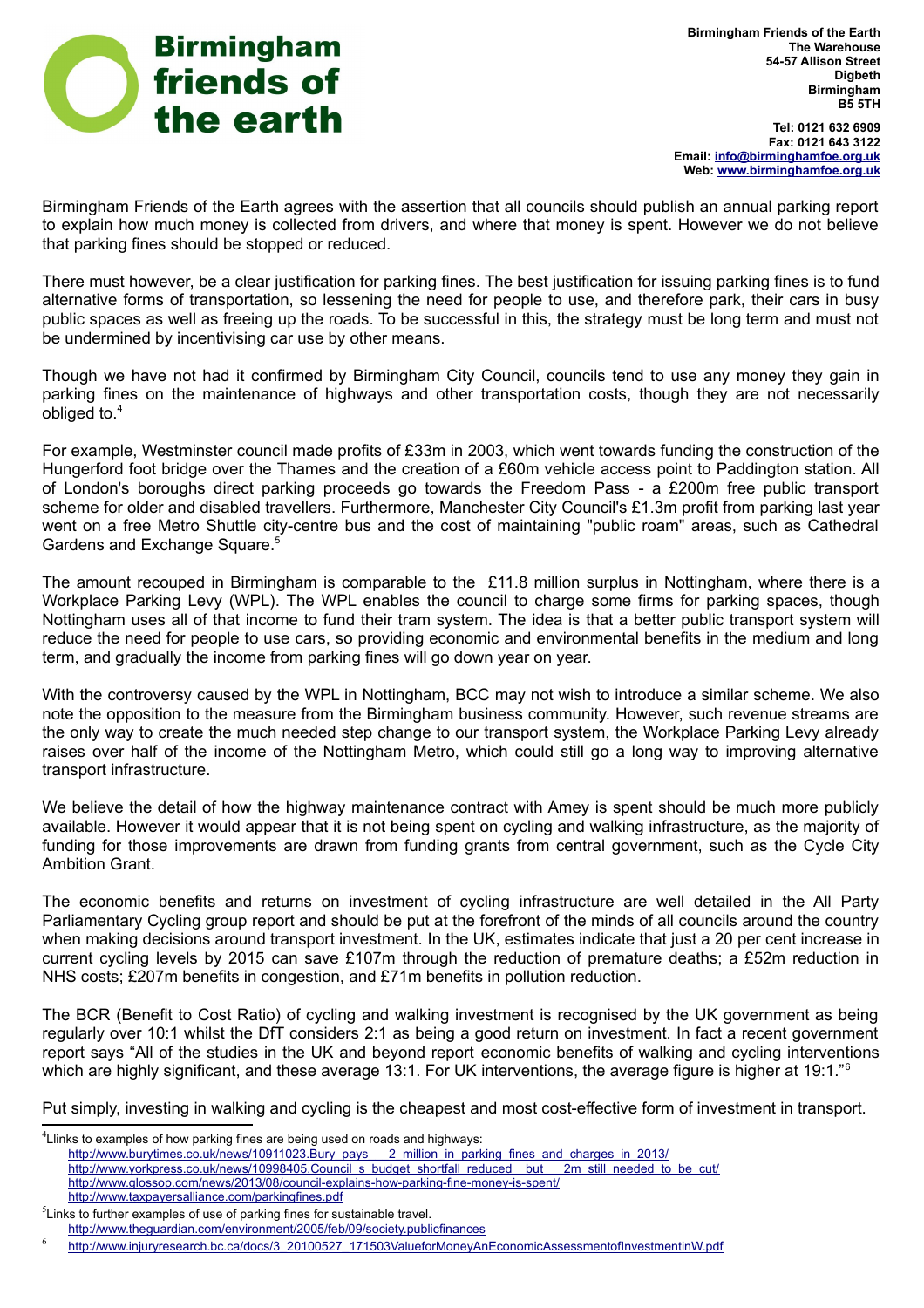

**Tel: 0121 632 6909 Fax: 0121 643 3122 Email: [info@birminghamfoe.org.uk](mailto:info@birminghamfoe.org.uk) Web: [www.birminghamfoe.org.uk](http://www.birminghamfoe.org.uk/)**

# **Conclusion**

We suggest that the large proportion of the surplus money gained from parking fines in Birmingham be ringfenced by Birmingham City Council for investment in cycling and walking schemes in the city, since this is the type of investment which provides the best Benefit Cost Ratio for the local economy.

The reduction of investment in the driving network will be offset by the fact that improvements in the active travel network will encourage people away from using cars. The road network will therefore not need as much upkeep or improvement. Critics of parking fines may also be less likely to put pressure on the council, if they can see the money being used wisely and for their potential benefit.

# **Funding suggestion 2 - Low Emission Zone / Congestion Charge**

## Introduction

Both a Low Emission Zone and Congestion Charge can be environmentally and financially beneficial, depending on the exact design and pricing strategy.

According to the Birmingham Mobility Action Plan, Birmingham City Council has been considering the possibility of applying a Low Emissions Zone (LEZ) for the city core following similar concepts adopted in London and other cities. We would argue that any Low Emission Zone is not only a way of cutting harmful emissions, but also of funding alternatives to fossil fuel motor cars, thereby treating the cause as well as the symptom.

We also argue that any Low Emission Zone should not be limited to just the City Centre, and are pleased to see recent announcements that the City Council may be looking into a conurbation-wide Emission Zone, but these also need to be in tandem with Low Emission Zones in other areas.

Alan Andrews, lawyer with Client Earth, told the Birmingham Mail: "We need a system in all the cities in the UK where we have this pollution to have zones banning the most polluting diesel vehicles unless they meet certain modern, clean emissions standards. There are more than 50 low-emission zones in Germany while here we have only one."[7](#page-2-0)

## Congestion Charges

The London Congestion Charging scheme saw total revenues over the first three and a half years of £677.4 million, with TfL reporting a surplus over operating costs of £189.7 million. Net revenue per year was up to £123million in 2006/7. With the London Congestion Charge, users either pay a set fee per day for every day that you drive in the congestion charge area, no matter how many times they cross.

The London scheme was not originally designed to be directly linked to emissions of CO2 or air quality. However the scheme did introduce a Greener Vehicles discount 100g of CO2 per km, abolished in 2013. It was replaced with Ultra Low Emission Discount, which is electric or hybrid of vehicles with less 75g CO2 per km with Euro Standard 5 emissions vehicles or less.

In terms of air quality the London Charge had a slight reduction in emissions, but they have since then increased. This is because the scheme is targeting congestion rather than specifically air quality. However such a scheme could have elements specifically aimed at reducing air quality as well as congestion. E.g. the London Congestion Charge had the Greener Vehicles Discount and now the Ultra-Low Emission Discount, as well as Ultra-Low Emission Zone. These are very much more targeted at improving emissions.<sup>[8](#page-2-1)</sup>

The Milan Area C congestion charge, which replaced the city's more controversial Ecopass LEZ in 2012, generates 13 million euros per year in net revenue. In Milan, it's 5 euros a day, but electric or hybrid vehicles, public utility vehicles, police and emergency vehicles, buses and taxis are exempted from the charge. Petrol or diesel vehicles older than Euro 3 are banned. Also residents have 40 free entries of the area per year, and after that pay 2 euros a

<span id="page-2-0"></span><sup>7</sup> <http://fleetworld.co.uk/news/2013/Nov/Workplace-Parking-Levy-and-Core-Low-Emission-Zone-feature-in-Birmingham-transport-vision/0434011523> 8

<span id="page-2-1"></span><http://www.thegreencarwebsite.co.uk/blog/index.php/2013/07/01/london-tightens-congestion-charge-exemptions/>

<http://www.tsu.ox.ac.uk/research/uktrcse/UKTRC-w2-ctonne.pdf> http://www.newscientist.com/article/dn13809-london-congestion-charge-did-not-improve-air-quality.html#.VFPfYIXpaRs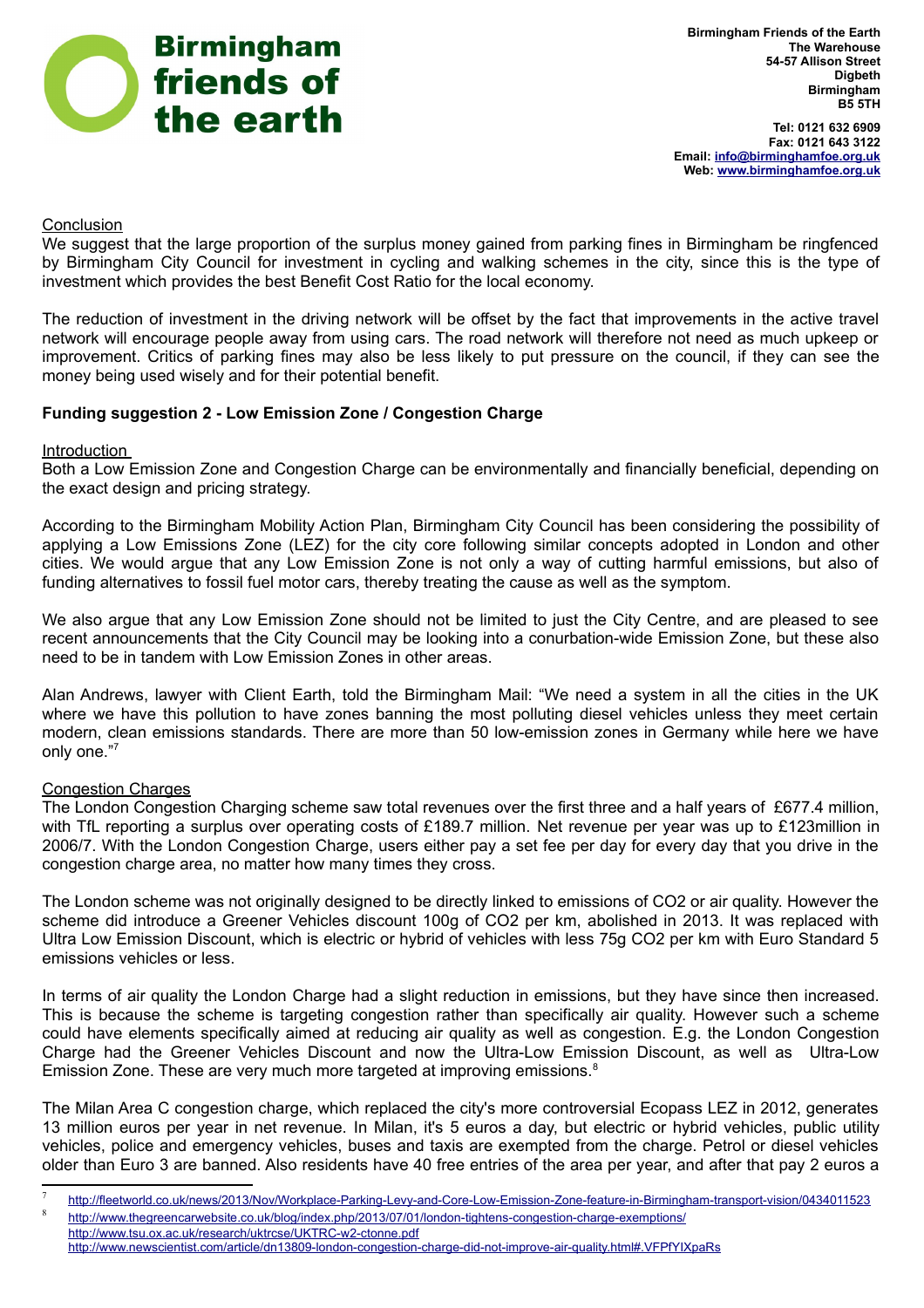

**Tel: 0121 632 6909 Fax: 0121 643 3122 Email: [info@birminghamfoe.org.uk](mailto:info@birminghamfoe.org.uk) Web: [www.birminghamfoe.org.uk](http://www.birminghamfoe.org.uk/)**

day. These resources were used to increase service on the Milan Metro, on surface public transportation network, and to finance the extension of the BikeMi bike sharing scheme.<sup>[9](#page-3-0)</sup>

## Low Emission Zones

As opposed to congestion charges, Low Emission Zones specifically target vehicles based on how polluting they are. This has the advantage of being in accordance with the polluter pays principle, and not charging greener vehicles.

One potential problem with LEZs compared to a straightforward congestion charge, is that the revenue generated will decrease as the scheme becomes more successful. However as this happens there will be greater financial benefit in the form of savings in health, congestion, local economy. Both types of scheme have the potential to be flexible in terms of parameters and pricing, to the point where both the aims of reducing congestion and to improving air quality can be achieved, whilst generating income to further tackle these problems.

It was reported recently that Birmingham may be looking to introduce measures such as diesel vehicle charges and low emission zones in a drive to cut air pollution, following the news that Birmingham, along with London and Leeds, would not meet EU air pollution limits until 2030. BFoE believes any revenue from a Low Emission Zone/Congestion charge should be spent on cycling and walking as there needs to be a solution on offer to justify an extra tax. As already stated we also believe that any Low Emission Zone should be conurbation-wide.

Such a Low Emission Zone could have a negative effect on hauliers and freight companies. This can be countered by charging less at night, to encourage use of the roads by hauliers when air pollution levels are much lower. The other way of ensuring goods can still be delivered into the city, would be to have freight drop-off area for lorries, and for goods to be distributed round the city using smaller less polluting vehicles.

Paris and Amsterdam have schemes where trucks and canal boats, drop-off freight at terminals around the city, and smaller vehicles – electric vans and bicycles – transport it the rest of the way. The London congestion charge did incorporate elements of charging lorries if they were dirty emitting vehicles. Charging vehicles is something a Birmingham or West Midlands low emissions zone could incorporate and combine with proposals for freight consolidation centres in the BMAP.

## Conclusion

We believe a Low Emission Zone is not only beneficial in tackling Birmingham's poor air quality, it could also raise significant revenue to tackle the underlying cause of the problem. We feel that a Low Emission Zone follows the polluter pays principle, and so is the better option to tackle poor air quality. Such a Zone must be at least conurbation-wide and eventually form part of a national network of such Zones. However, charging can only be part of the solution, and can only be used if the revenue is used to fund active transport.<sup>[10](#page-3-1)</sup>

## **Funding suggestion 3 - Planning Gain Levies**

### Introduction

Birmingham Friends of the Earth believe that planning gain could be partly used to fund the sorts of active travel improvements that we are advocating. This is particularly the case if the revenue comes from developments which will have a negative impact on air quality.

Planning gain refers primarily to the increase in the value of land which results from development on, or planning permission being granted, for that land. This increase in land value mainly accrues to the owner of the land, but a levy or tax may be applied to divert some of the planning gain to the public sector. In England and Wales, such arrangements are currently negotiated between the developer and the council, and take place under the terms of [Section 106 of the Town and Country Planning Act 1990.](https://en.wikipedia.org/wiki/Section_106)<sup>[11](#page-3-2)</sup>

<span id="page-3-0"></span><sup>9</sup> http://www.tmleuven.be/expertise/seminar/20111205\_Milano\_Martino.pdf

http://www.eltis.org/discover/case-studies/area-c-milan-pollution-charge-congestion-charge-italy

<span id="page-3-1"></span><sup>10</sup> <http://www.sciencedirect.com/science/article/pii/S0967070X11001284>

<span id="page-3-2"></span><sup>11</sup> [http://www.pas.gov.uk/3-community-infrastructure-levy-cil/-/journal\\_content/56/332612/4090701/ARTICLE](http://www.pas.gov.uk/3-community-infrastructure-levy-cil/-/journal_content/56/332612/4090701/ARTICLE)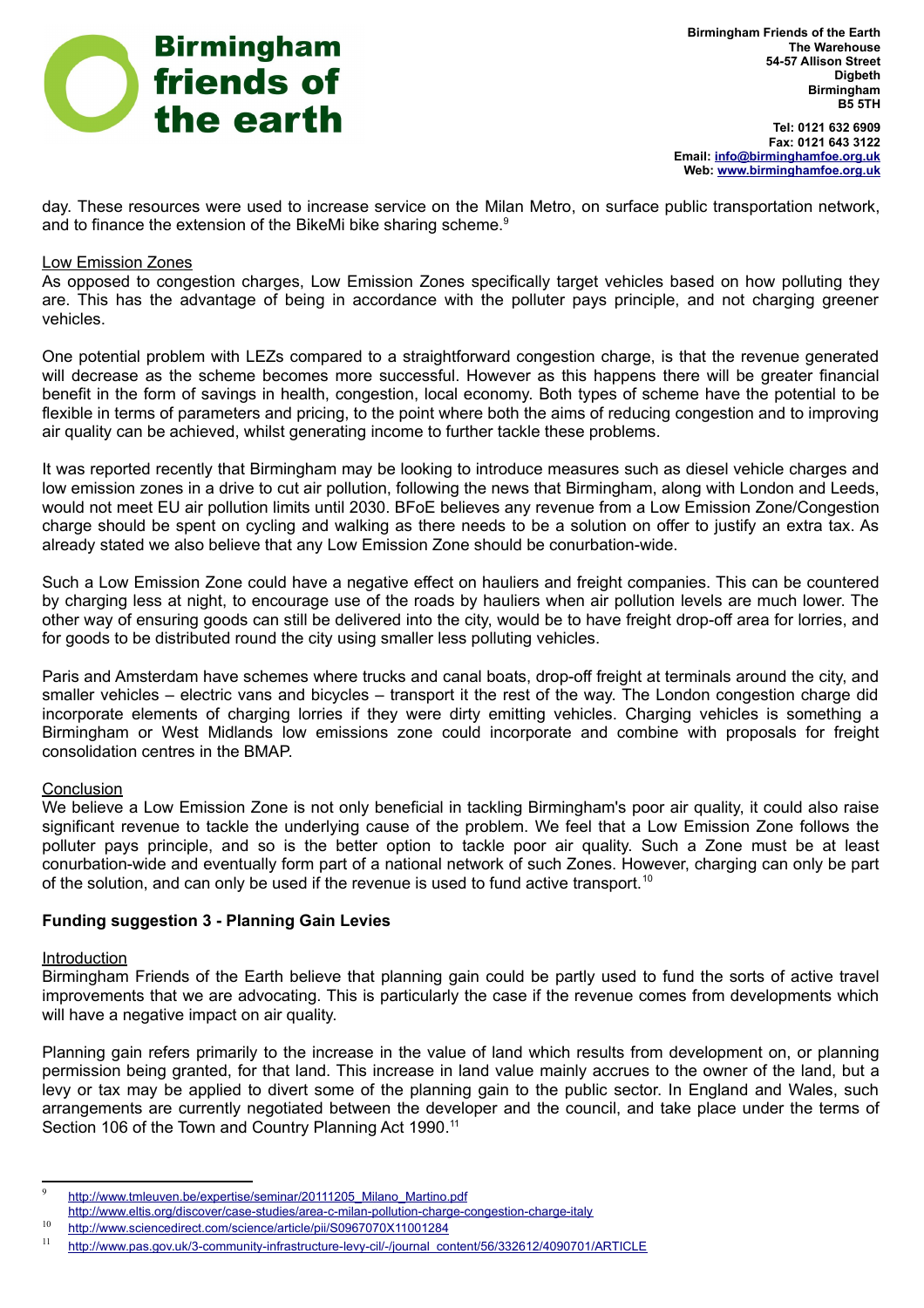

**Birmingham Friends of the Earth The Warehouse 54-57 Allison Street Digbeth Birmingham B5 5TH**

**Tel: 0121 632 6909 Fax: 0121 643 3122 Email: [info@birminghamfoe.org.uk](mailto:info@birminghamfoe.org.uk) Web: [www.birminghamfoe.org.uk](http://www.birminghamfoe.org.uk/)**

Section 106 arrangements usually come in the form of financial donations to local authorities by developers to offset some of the externalities of the development, such as the effect on traffic levels, on schools, on air quality and many other effects on the local environment.

The Community Infrastructure Levy (CIL) is a levy that local authorities can choose to charge on new developments in their area. The money can be used to support development by funding infrastructure that the council, local community and neighbourhoods want.<sup>[12](#page-4-0)</sup>

## **Options**

A number of local authorities have now implemented CIL, including Newark and Sherwood District Council, which was the first in England to publish a preliminary draft charging schedule.<sup>[13](#page-4-1)</sup> Others followed, such as London Borough of Redbridge which brought CIL into legal force in its area in Januart 2012.[14](#page-4-2)

The most significant proposal to date has been that of the Mayor of London to charge CIL across the whole of London, a power which only exists in the capital city. The Mayor's CIL is specifically intended to assist in the funding of the Crossrail project.[15](#page-4-3) Many other local authorities are now proceeding to develop charging schedules. This means that an increase in business rates for those companies closest to, and standing to benefiting most from, the scheme will part fund Cross rail.

In Havering borough, for example, the CIL charge will be £20 per square metre. This charge is non-negotiable and will apply to certain planning applications approved after 1 April 2012. The Council is responsible for collecting these monies on behalf of the Mayor.[16](#page-4-4)

Birmingham Friends of the Earth believes that the council has undervalued the potential for these sorts of arrangements to deliver all sorts of environmental benefits. More strategic targeting of the money made from Section 106 agreements and CILs could deliver better returns on investment for both the environment and the economy. Using this stream to fund cycling infrastructure would be just about the most effective investment.

Overall, when public money is invested in infrastructure, there is rarely any levy on local landowners, despite landowners potentially seeing enormous gains as their properties become worth more with increasing demand. A good example is the extension of the Jubilee Line in the 1990's in London. It cost the taxpayer 95% of £3.5 billion to build and yet land values within 1000 yards of the 11 new stations went up by £9 billion. This was essentially a £9 billion gift to landowners.<sup>[17](#page-4-5)</sup> While transport infrastructure improvements in the West Midlands will not increase land values to the same extent, there will still be a benefit.

We would encourage BCC to democratise and standardise the Section 106 arrangements, with local community stakeholders having a larger say, and take a more statistical approach toward charging for the impacts of externalities. Given the generally 'closed' nature of S106 agreements we would prefer to see CIL used, as this is an open published schedule of rates, which gives developers and communities certainty as to their respective costs and benefits that will accrue from new development.

Our recommendation would very much be to use use this funding to improve transport infrastructure, in particular investment in walking and cycling, due to the high cost benefit ratio outlined above. We also believe that any development which will have a negative impact on air quality, should have a greater proportion of the revenues from CIL or a S106 agreement used for active travel and other forms of sustainable transport.

### **Conclusion**

<span id="page-4-0"></span><sup>12</sup> http://www.pas.gov.uk/3-community-infrastructure-levy-cil/-/journal\_content/56/332612/4090701/ARTICLE https://www.gov.uk/government/uploads/system/uploads/attachment\_data/file/6313/1897278.pdf

<span id="page-4-1"></span><sup>13</sup> <http://www.newark-sherwooddc.gov.uk/cil/>

<span id="page-4-2"></span><sup>&</sup>lt;sup>14</sup> [https://www2.redbridge.gov.uk/cms/planning\\_land\\_and\\_buildings/planning\\_policy\\_\\_regeneration/local\\_development\\_framework/community\\_infrastr](https://www2.redbridge.gov.uk/cms/planning_land_and_buildings/planning_policy__regeneration/local_development_framework/community_infrastructure_levy.aspx) [ucture\\_levy.aspx](https://www2.redbridge.gov.uk/cms/planning_land_and_buildings/planning_policy__regeneration/local_development_framework/community_infrastructure_levy.aspx)

<span id="page-4-3"></span><sup>15</sup> <https://www.london.gov.uk/priorities/planning/mayoral-community-infrastructure-levy>

<span id="page-4-4"></span><sup>16</sup> <https://www.havering.gov.uk/Pages/ServiceChild/The-Mayor-of-Londons-Community-Infrastructure-Levy.aspx>

<span id="page-4-5"></span><sup>17</sup> http://www.andywightman.com/docs/Mitchell\_Vickers\_Jubilee.pdf